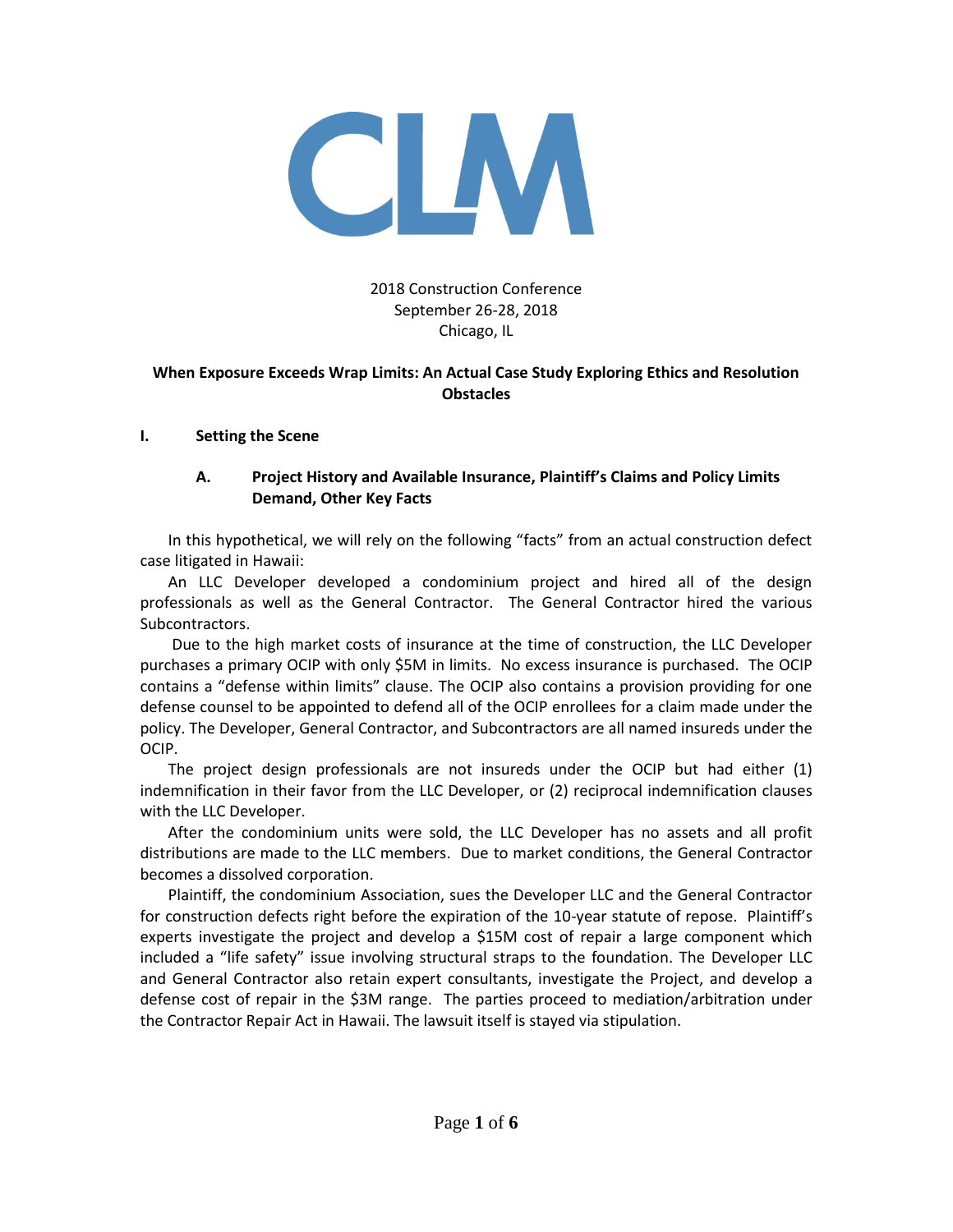Plaintiff then decides to name various design professionals and the quality control inspection company hired by the OCIP insurer during construction of the project for the same construction and/or design defects alleged against the LLC Developer and General Contractor. These new claims must first proceed pursuant to the rules set forth in Hawaii's Contractor Repair Act (Hawaii Revised Statute 672E, *et seq*.) and Design Claim Conciliation Panel (Hawaii Revised Statute 672B, *et seq*.) and as a result, until the statutory requirements are satisfied, are not part of the current mediation/arbitration track with the Developer LLC and General Contractor.

 Plaintiff makes a policy limit demand on the LLC Developer and General Contractor for the remaining balance of the \$5M OCIP limits which after prior claims, legal fees and costs, expert and vendor fees and costs totals \$4.3M.

### **B. Ethical Implications of Accepting the Policy Limits Demand with Insufficient Limits**

## **1. Insurer/Claims Perspective.**

Claims professionals must always be cognizant of their ethical duties when handling claims so as to avoid an action for bad faith. When presented with a policy limits demand, and a demand by the insured to pay the policy limits, a claims professional must be aware the insurer's duty to accept reasonable settlement demands in order to satisfy the covenant of good faith and fair dealing. *See PPG Industries, Inc. v. Transamerica Ins. Co.*, 20 Cal. App. 4th 310, 312 (1999); *Best Place, Inc. v. Penn Am. Ins. Co.*, 82 Haw. 120 (1996). *See also,* California Insurance Code section 790.03.

A potential conflict of interest arises for the insurer/claims professional because settlement within or at the policy limits is almost always in the insured's best interest and eliminates the insured's personal liability, but settlement within or at the policy limit is not in the insurer's financial interest since an insurer can always take the chance with little or no cost (except for defense fees and costs) to have a jury decide the case. There is always the possibility of a defense verdict or the plaintiff's verdict may be less than plaintiff's demand.

Thus, the insurer must exercise good faith in evaluating demands in order to avoid exposing the insured to substantial risk of excess liability. In order to do so, the insurer must evaluate the "reasonableness" of the settlement demand:

> "A settlement demand is reasonable if (insurer) knew or should have known at the time the settlement demand was rejected that the potential judgment was *likely to exceed the amount of the settlement demand* based on (claimant's) injuries or loss and (insured's) probable liability."

*See CACI Jury Instruction No. 2334* (emphasis and parentheses added); *Johnson v. California State Auto Ass'n Inter-Ins. Bureau*, 15 Cal. 3d 9, 16 (1975); *Blue Ridge Ins. Co. v. Jacobsen*, 25 Cal. 4 th 489, 498 (2001).

As a result, the insurer is faced with two choices: (1) pay the policy limits demand, or (2) take the chance at trial and/or arbitration.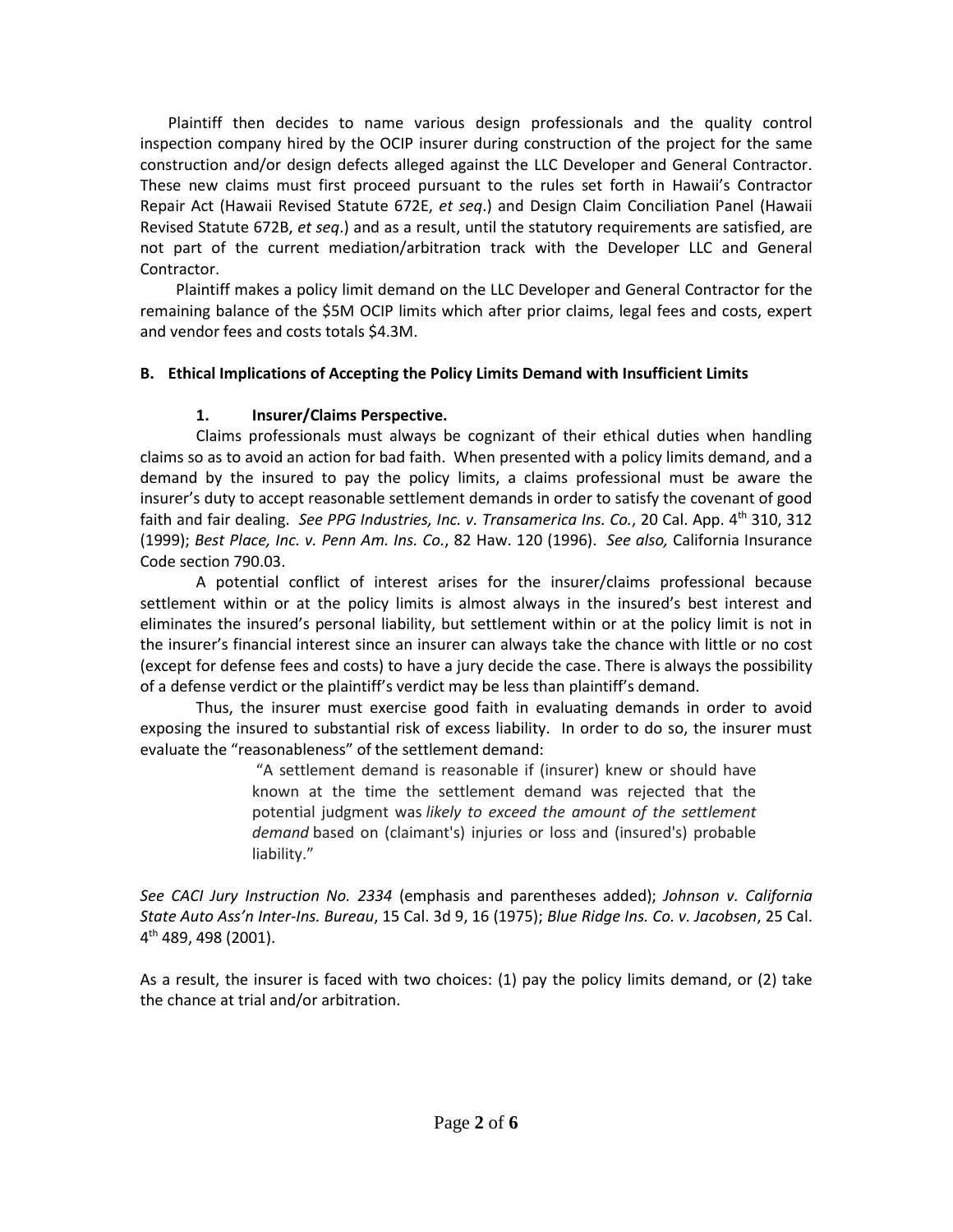If the insurer is unwilling to accept the policy limits demand because it believes that the settlement demand is excessive and decides to take the case to trial and/or arbitration, the insurer risks a determination that the failure to settle is in bad faith and subject the insurer to liability for any judgment in excess of the policy limits. *Johansen, Id.*

Turning to our hypothetical fact pattern, the insurer needs to consider whether the request to pay the full policy limits when faced with a defense cost of repair less than the full policy limits is reasonable. The insurer must also consider whether all of the damages included in the defense cost of repair are "covered" because they involve resultant property damage (i.e., technical/code violations/life safety issues are not likely covered). This may require hiring coverage counsel to evaluate the damages in comparison to the policy language and/or hiring a separate independent expert to evaluate the damages to categorize them as resultant and/or non-resultant damages. This may be an added expense for the insurer and the timing of when this analysis can be performed can be complicated by any time limits plaintiff sets on an agreement to accept the policy limits demand.

The hypothetical situation is further complicated by the "defense within limits" expenses that are continuing to accrue which lowers the indemnity limits available to the Plaintiff and could increase the risk of an excess judgment. This may increase the insurers' duty to settle the claim as early as possible. Further, while an insurer that provides a defense is generally insulated from an insured entering into a covenanted judgment, the "burning" limits policy raises unique issues as defense costs would cannibalize the limits. *See* DEFENSE WITHIN LIMITS: THE CONFLICTS OF "WASTING" OR "CANNIBALIZING" INSURANCE POLICIES, 62 Mont. L. Rev. 131; *See also Weber v. Indem. Ins. Co. of N. Am.*, 345 F. Supp. 2d 1139 (D. Haw. 2004)(noting ethical dilemmas). There is no specific case law on point, but the risk is that a court could hold that a failure to consider the defense costs in evaluating a settlement allows an insured to enter into a stipulated judgment to settle the case despite the fact that the insurer is providing a defense.

Lastly, the insurer needs to develop a strategy for protecting itself for when the limits are paid, but there is a potential for future claims given the unresolved design professional claims and the fact that the Subcontractors, who were not named in this action by the Plaintiff could potentially be brought in. An insurer can be exposed to bad faith if a settlement on some claims to the detriment of others, leaves the insured exposed to personal liability on the unsettled claims and the insured is able to attack the settled claims as "unreasonable." *See Kinder v. Western Pioneer Ins. Co*., 231 Cal. App. 2d 894 (1965). Paying policy limits may avoid this, but in the instant fact pattern, because the carrier is aware of the additional claims, it needs to work with defense counsel to fashion a settlement agreement with Plaintiff to address these issues. Remember, "reasonableness" of a settlement offer is based on information known or available to the insurer. *Isaacson v. California Ins. Guar. Ass'n,* 44 Cal. 3d 775, 792 (1988).

#### **2. Defense Counsel / Insured Perspectives**

The insureds position is they want the case settled and the claim paid by the insurer as soon as possible so no out of pocket expenses are incurred by the insured. Defense counsel is currently representing both the LLC Developer and the General Contractor pursuant to the OCIP language providing for one defense counsel.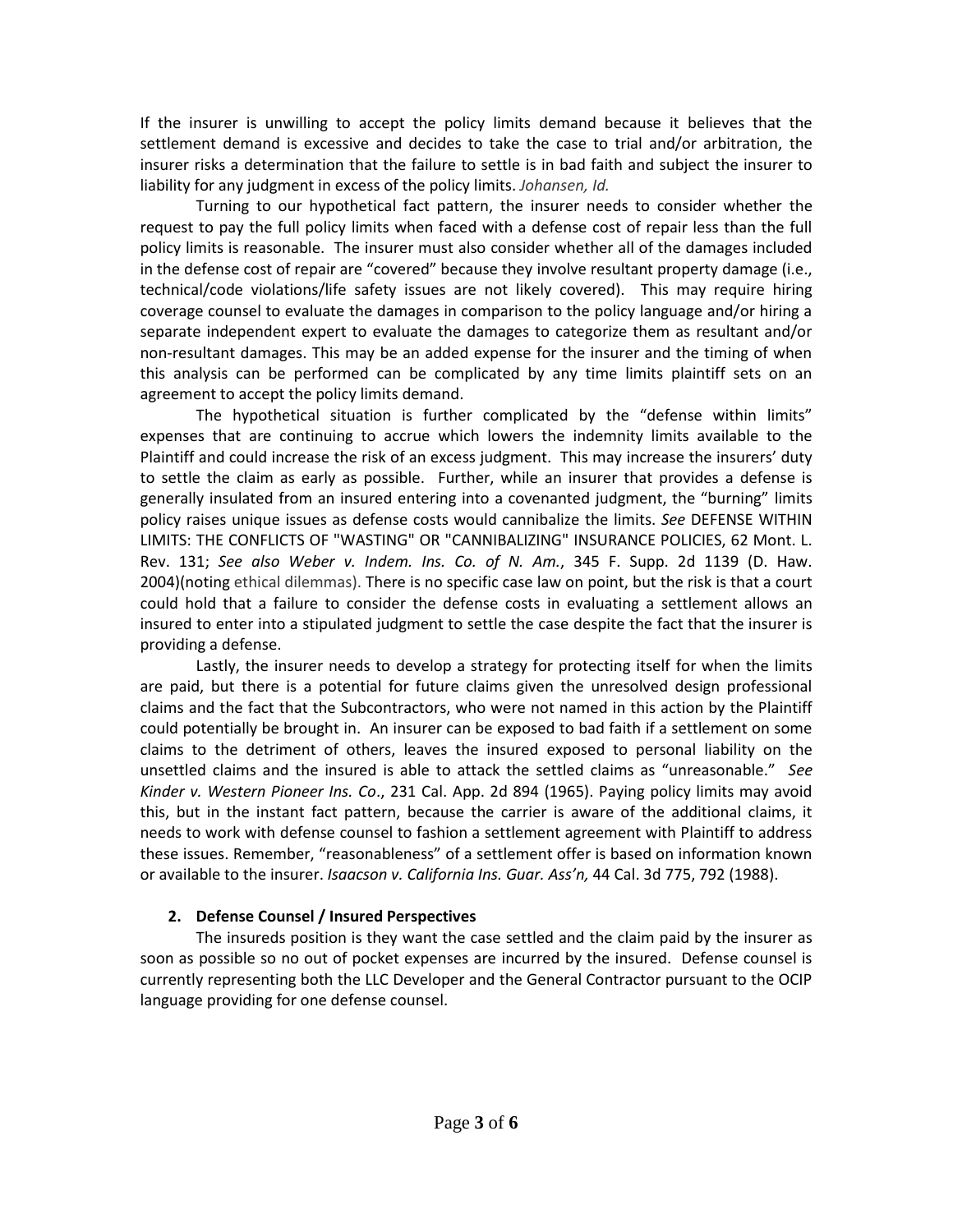Defense Counsel needs to make sure there is an appropriate conflict waiver in place prior to accepting this representation in order to comply with the appropriate Hawaii Rules of Professional Conduct, Rule 1.7. *See also,* California Rules of Professional Conduct, Rule 3-310 and ABA Model Rules, Rules 1.7 and 1.8.

Defense counsel must also be mindful of the fact that any discovery or investigation the defense performs in order to evaluate the ultimate exposure of the claim reduces the total limits available for indemnity and also increases the risk of an excess judgment. Investigation of the defects and pointed discovery regarding damages should be used to develop the exposure analysis of the defects with resultant damage, but as prudently and cost effective as possible keeping in mind a large component of Plaintiff Association's cost of repair includes a "life safety" aspect.

Defense counsel and the insured need to be aware of the fact that if they settle the claim with the Plaintiff Association, there is a potential for claims to be brought against the LLC Developer due to the express indemnity clauses in the contracts between the LLC Developer and the design professionals and claims brought by the design professionals against the General Contractor and Subcontractors under the principles of equitable indemnification. Therefore, a full analysis of the risk transfer potentials against all of the OCIP insureds needs to be performed. If the OCIP policy limits are paid out to settle the claim with the Plaintiff, there would be no insurance limits left to pay for any contractual tenders made by the design professionals, to pay for any judgment against the LLC Developer, the General Contractor, or the Subcontractors; or to pay for the defense of the LLC Developer, the General Contractor, or the Subcontractors for any claims by the design professionals. Defense counsel needs to fashion a settlement agreement with Plaintiff to address these issues and to ensure that its clients are insulated from future claims.

### **II. Strategies for Resolution**

The key strategy for resolution of this claim is a very creative settlement agreement. Depending upon how reasonable Plaintiff's counsel is will determine how far defense counsel and the insurer can push ensure that all areas of potential exposure are mitigated. Another key strategy is anticipating the potential risk transfer problem areas up front.

# **A. Recognizing Potential Problem Areas Up Front**

Claims professionals should insist that defense counsel perform an analysis of all potential risk transfer. This includes an analysis of the various indemnification clauses for contracts involving all of the potentially liable parties such as the design professionals and the quality control inspector in this hypothetical. Defense counsel should make sure that all indemnification clauses of potentially responsible parties are analyzed in order to properly evaluate a policy limits demand. Likewise, coverage counsel for either the insured or the insurer should also request this analysis. Identify all damages that have caused resultant property damage.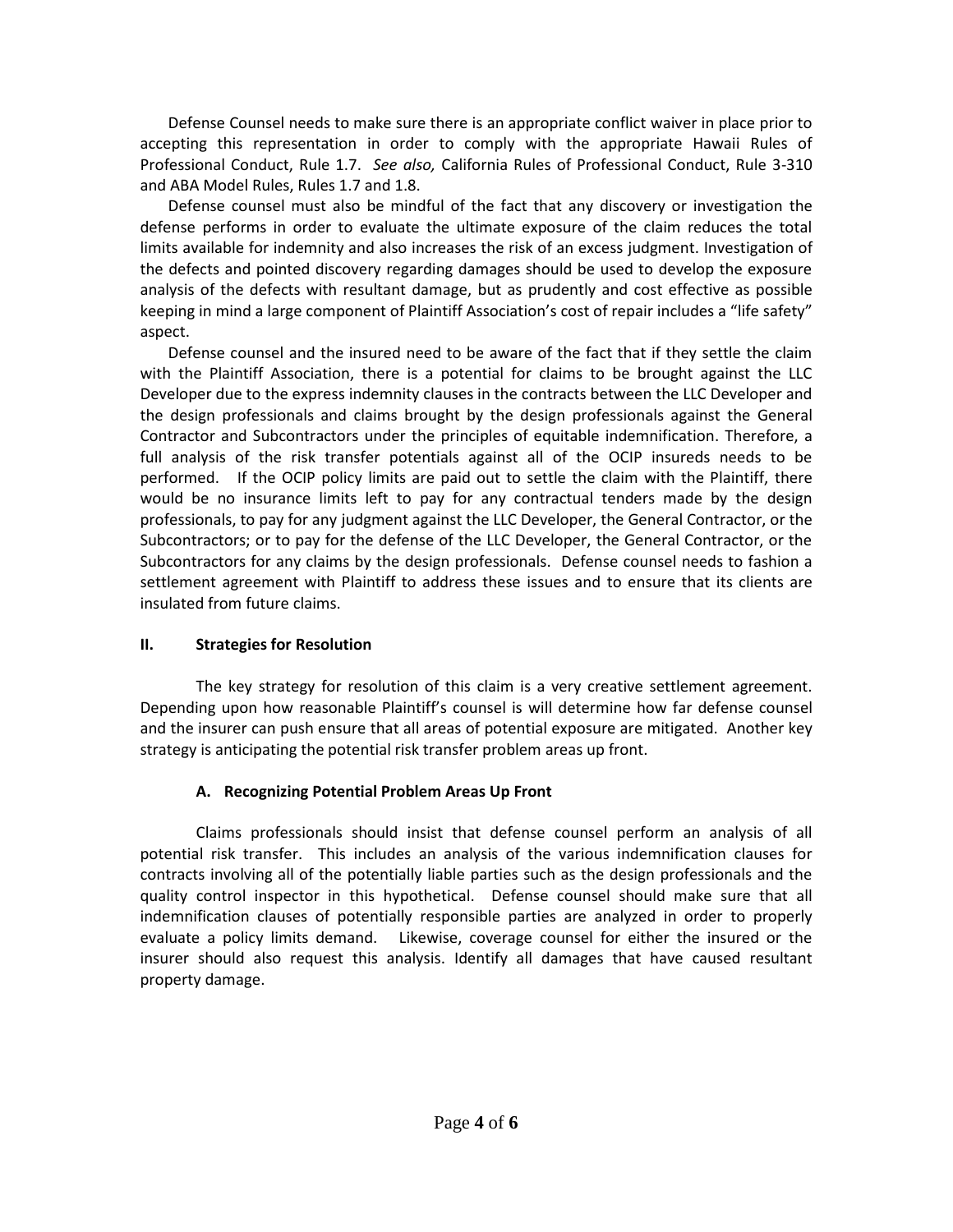## **B. Settlement Resolution Strategies – Get Creative and Push Back on Plaintiff!**

If the policy limits demand will be accepted, specific terms of what will be required in a settlement agreement should be discussed amongst the insured, the insurer, defense counsel and coverage counsel. These terms should be presented to plaintiff before acceptance of the policy limits demand in order to protect the defendants and the insurer.

Specific settlement terms to mitigate the issues discussed in the hypothetical above should include:

- A release by plaintiff of the LLC Developer, the General Contractor, and all unnamed subcontractors (the "Released Parties").
- A hold back from the total remaining policy limits of a certain amount to pay for the following (1) defense fees and costs not paid prior to the payment by the insurer of the remaining limits; (2) payment of defense counsel's monitoring fees to monitor the ongoing litigation between plaintiff and the design professionals; and (3) collateral to secure payment of any judgement against the Released Parties.
- An agreement by the plaintiff fully indemnify and defend (through counsel of the LLC Developer and General Contractor's choice) the Released Parties for any and all claims brought by the unsettled design professionals. Examples of such claims to be indemnified and defended include: (1) attorneys' fees and costs or expert or consultant fees and costs claimed by the design professionals and asserted against any of the Released Parties; (2) any tenders for defense or indemnification on behalf of the design professionals made to the Released Parties; (3) any claims for express indemnification on behalf of the design professionals and asserted against any of the Released Parties; (4) Any claims for subrogation by the design professionals' insurers and asserted against any of the Released Parties; (5) any subsequent actions by the design professionals against any of the Released Parties arising out of the plaintiff Associations' claims against the design professionals; (6) any affirmative claims by the design professionals against any of the Released Parties (i.e., for breach of contract, etc.) as a result of the plaintiff Association's claims; (7) any and all judgments, including an award of attorneys' fees or costs against any of the Released parties in favor of the design professionals
- A covenant not to sue any the Released Parties by the plaintiff.
- A phased mediation schedule should be set forth in the settlement agreement for plaintiff Association to resolve its claims against the design professionals during which time defense counsel will monitor the litigation and be paid for same from the hold back amount of the remaining policy limits. This will give plaintiff Association and incentive to settle quickly in order to maximize the policy limits to be paid to the Association.
- A limitation, if possible, on the claims the Association may pursue against the design professionals in order to eliminate any "mixed claim" arguments (i.e. pure design defects only. No claims that involve any component of allegedly improper construction).